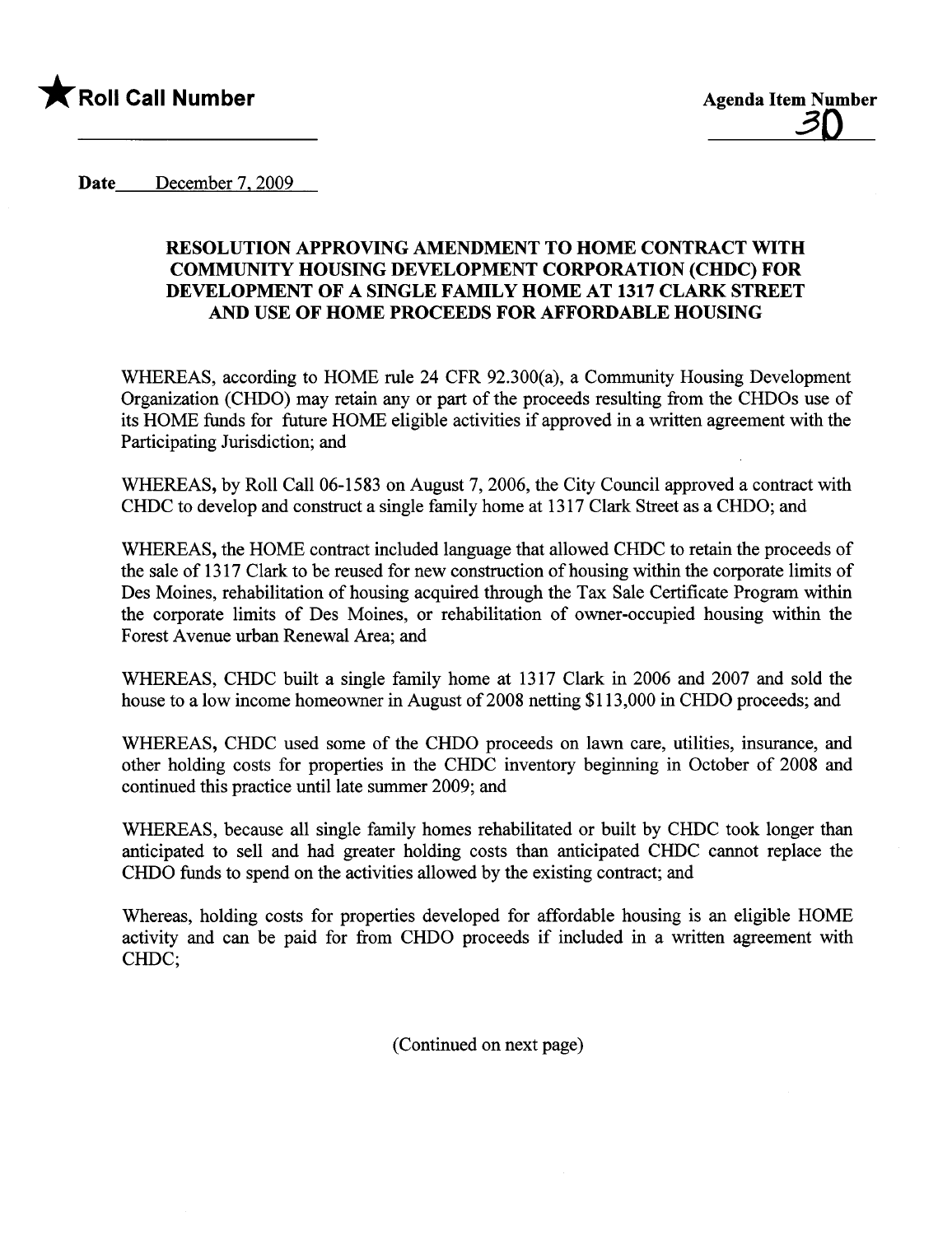



Date December 7, 2009

NOW, THEREFORE, BE IT RESOLVED by the City Council of the City of Des Moines, Iowa, that:

- 1. The HOME Contract with CHDC be amended to allow up to \$64,000 of CHDO proceeds to be used for holding costs on CHDC owned properties; and
- 2. The City Manager shall administer the amended contract according to its terms and shall direct Community Development and Finance Department staff to ensure that all expenditues from HOME proceeds are HOME eligible and properly documented.

 $\mathcal{L}^{\mathcal{L}}(\mathcal{L}(\mathbf{z}))$  .

 $\overline{ }$ 

APPROVED AS TO FORM:

Michael F. Kelley Assistant City Atto MOVED BY TO APPROVE

| <b>COUNCIL ACTION</b> | <b>YEAS</b> | <b>NAYS</b> | <b>PASS</b> | <b>ABSENT</b>   | <b>CERTIFICATE</b>                                                                                                                                                                                                                                                                                                         |
|-----------------------|-------------|-------------|-------------|-----------------|----------------------------------------------------------------------------------------------------------------------------------------------------------------------------------------------------------------------------------------------------------------------------------------------------------------------------|
| <b>COWNIE</b>         |             |             |             |                 | I, DIANE RAUH, City Clerk of said City hereby<br>certify that at a meeting of the City Council of<br>said City of Des Moines, held on the above date,<br>among other proceedings the above was adopted.<br>IN WITNESS WHEREOF, I have hereunto set my<br>hand and affixed my seal the day and year first<br>above written. |
| <b>COLEMAN</b>        |             |             |             |                 |                                                                                                                                                                                                                                                                                                                            |
| <b>HENSLEY</b>        |             |             |             |                 |                                                                                                                                                                                                                                                                                                                            |
| <b>KIERNAN</b>        |             |             |             |                 |                                                                                                                                                                                                                                                                                                                            |
| <b>MAHAFFEY</b>       |             |             |             |                 |                                                                                                                                                                                                                                                                                                                            |
| <b>MEYER</b>          |             |             |             |                 |                                                                                                                                                                                                                                                                                                                            |
| <b>VLASSIS</b>        |             |             |             |                 |                                                                                                                                                                                                                                                                                                                            |
| <b>TOTAL</b>          |             |             |             |                 |                                                                                                                                                                                                                                                                                                                            |
| <b>MOTION CARRIED</b> |             |             |             | <b>APPROVED</b> |                                                                                                                                                                                                                                                                                                                            |
|                       |             |             |             |                 |                                                                                                                                                                                                                                                                                                                            |
|                       |             |             |             | Mayor           | <b>City Clerk</b>                                                                                                                                                                                                                                                                                                          |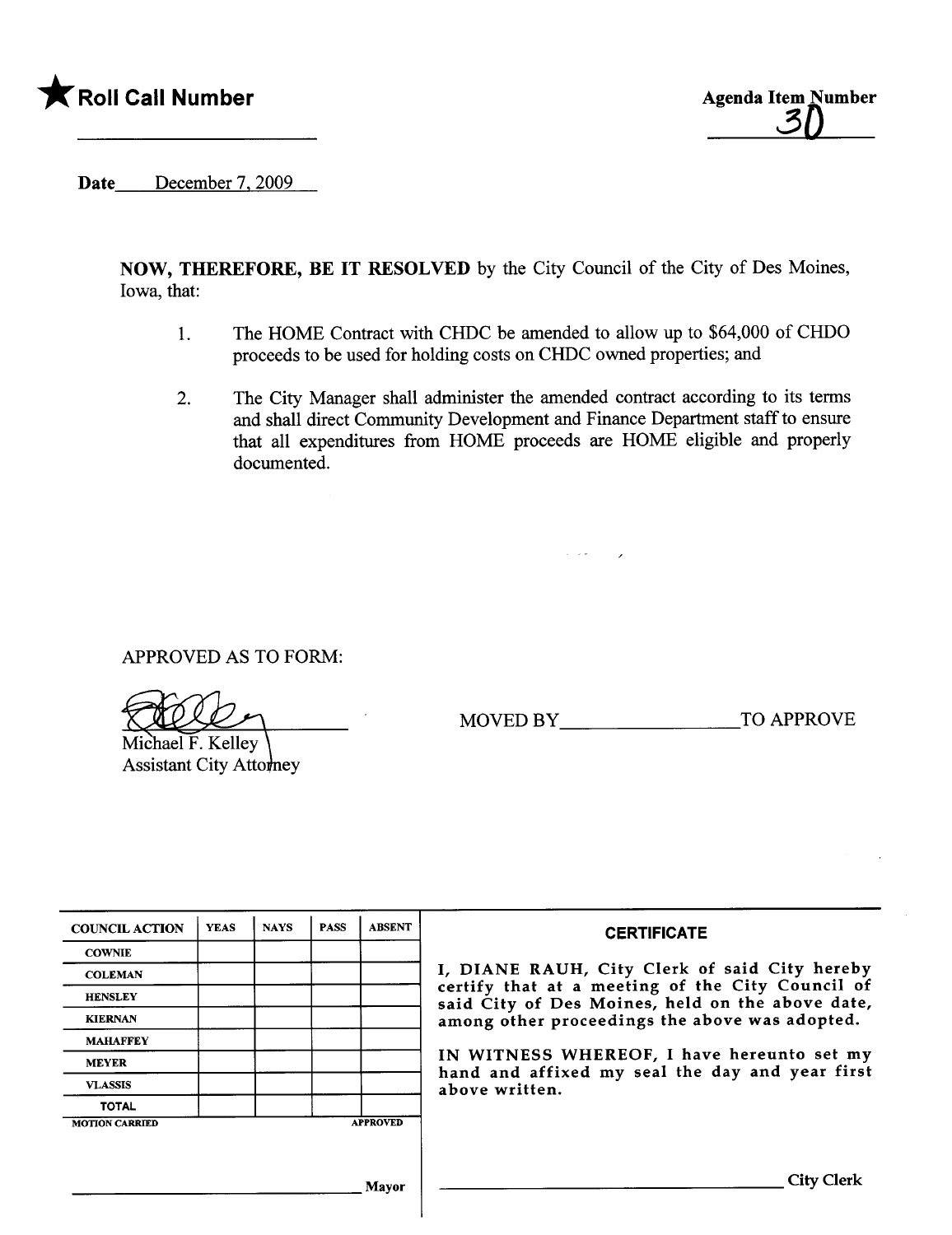#### BY-LAWS OF HOME OPPORTUNITIES MADE EASY, INC.

(As Amended October 28, 2009)

### ARTICLE I

#### Name

The Name of this Corporation is Home Opportunities Made Easy, Inc.

### ARTICLE II

#### Purpose

The Corporation is organized exclusively for charitable and educational purposes, and will carry on the activities set out in the Articles of Incorporation, Article III, Objects and Purposes.

The purpose of Home Opportunities Made Easy, Inc. is to foster affordable housing and the access to it by developing, implementing, facilitating and coordinating programs throughout the State of Iowa and advocating on behalf of housing consumers and providers.

The Corporation may undertake the following activities:

- a) Provide counseling, education, research and advocacy to assist people in obtaining and retaining affordable housing in the State of Iowa;
- b) Provide services to develop and maintain affordable housing for low-income households in Polk, Dallas and Waren Counties in Iowa.
- c) Undertake housing development activities to aid in the revitalization and redevelopment of federally designated low income neighborhoods in Des Moines, Iowa.

#### ARTICLE III: DIRECTORS

Section 1. General Powers. The business and affairs of the Corporation shall be managed by a Board of from six (6) to twenty-five (25) Directors which shall exercise all of the powers of the Corporation except such as are by law, Aricles of Incorporation, or these By-Laws conferred upon or reserved to the members.

Section 2. Election and Tenure of Directors. The persons elected and qualified as Directors shall compose the Board until their respective terms expire or until their respective successors shall have been elected and shall have qualified. If a quorum exists, a majority of the Board members present and voting is necessary to elect new Board members and to elect the Officers.

The anual meeting of the Board shall be held in the month of October for both outgoing and incoming members unless otherwise directed by the President. New officers shall be installed, and written reports of the year's work shall be presented.

No employee of the Corporation shall be eligible to serve as a Director, but the Executive Director shall be a non-voting attendee at meetings of the Board unless excused by the Board.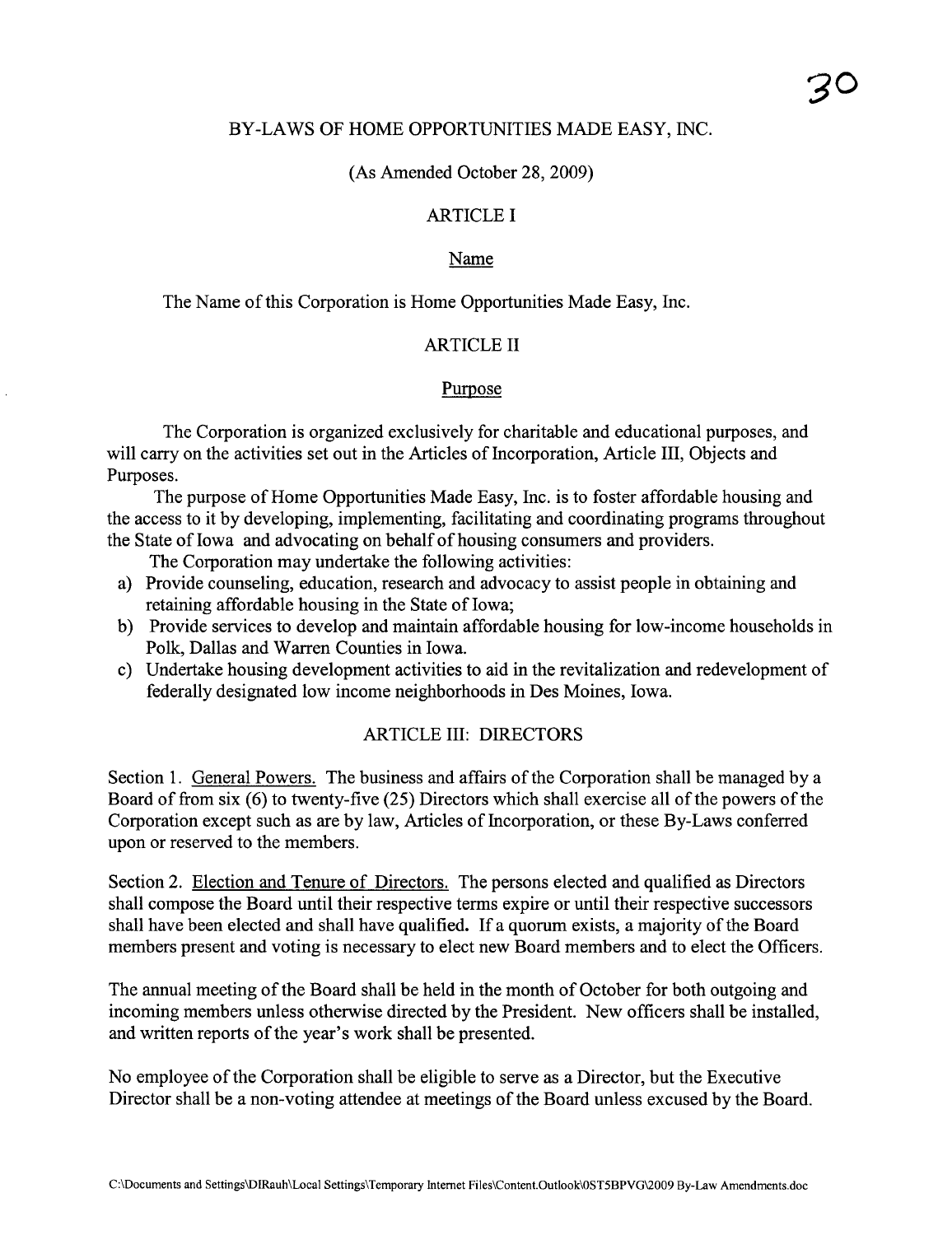Section 3. Nominations. It shall be the duty of the Board to appoint a committee on nominations consisting of not fewer than three (3) nor more than five (5) Board members.

The committee shall present its report on nominations at the meeting at which the directors are to be elected. The chair shall call for additional nominations from the floor and nominations shall not be closed until at least one (1) minute has passed durng which no additional nominations has been made.

Section 4: Composition of Board of Directors: Of the total number of Directors, at least onethird (1/3) of the Directors shall at all times be comprised of residents of low-income neighborhoods, other low-income community residents, or elected representatives of low income neighborhood organizations. The determination of income level shall be made by reference to the U.S. Deparment of Housing and Urban Development income guidelines. The remaining Directors, if any, shall include those individuals selected and nominated by the Board of Directors, but in no event shall More than one-third (1/3) of the total number of directors be comprised of public officials.

# A. Removal of Directors bv Members.

Section 5. Resignation by Implication. Any Director who shall be absent from three (3) consecutive meetings of the Board of Directors without excuse satisfactory to the Board of Directors may be deemed to have resigned from the Board of Directors. Such director shall be informed in wrting by the Secretary of the Corporation of the implied resignation at least ten (10) days prior to the meeting of the Board of Directors at which the resignation shall be considered, and the said Director shall have an opportunity at the meeting of the Board of Directors to be heard in person or by counsel, and to present evidence in respect to the implied resignation. The question of the resignation of such Director shall be considered and voted on by the Board of Directors. Any vacancy created by such resignation may be filled for the balance of said Director's term by vote of the remaining members of the Board of Directors at such meeting without the foregoing provisions with respect to nominations.

Section 6. Vacancies. Subject to the provisions of these By-Laws with respect to the filling of vacancies caused by the removal of a Director, a vacancy occurring in the Board shall be filled by the affirmative vote of the majority of the remaining Directors for the unexpired portion of the term. Provided, however, that in the event the vacancy is not filled by the Board within sixty (60) days after the vacancy occurs, the members shall have the right to fill such vacancy at a meeting of the members without need for compliance with the foregoing provisions with respect to nominations.

Section 7. Compensation. Directors shall receive reimbursement for expenses incurred in attending or participating in any function approved by the Board of Directors outside of the City of Des Moines, Iowa. No other compensation or reimbursement shall be allowed to any Director.

Section 8. Honorary Directors. Honorary Directors shall be persons or entities of stature in the community who will enhance the possibilities of obtaining sizeable contributions for use of the Corporation. Said Honorary Directors shall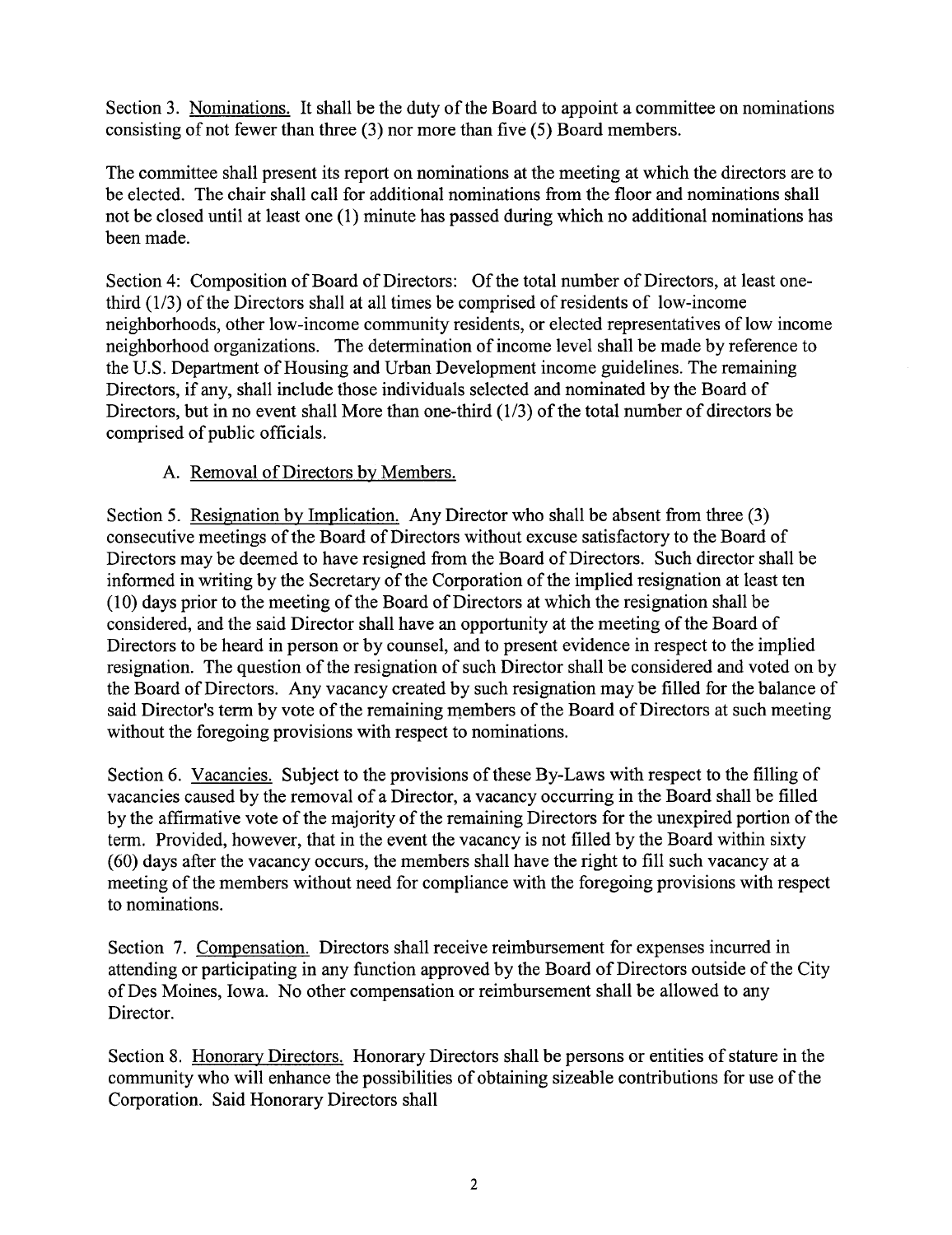- A. Be selected by majority vote of the Board of Directors present and voting at any regularly scheduled meeting of the said Board of Directors for a term of one (1) year from the date of the election as Honorary Director;
- B. Not be by virtue of this election or become a member of the Board of Directors;
- C. Agree to comply with and be bound by the Aricles of Incorporation and By-Laws of the Corporation and any rules and regulations adopted by the Board of Directors.

#### ARTICLE IV: MEETINGS OF THE DIRECTORS

Section 1. Regular Meetings. The Directors of the Corporation shall constitute its governing Board. Other regular meetings shall be held upon notice at such time and place in Polk County, Iowa, as the Board may direct.

Section 2. Special Meeting. A special meeting of the Board may be called by the President or by any three Directors, and it shall thereupon be the duty of the Secretary to cause notice of such meeting to be given as hereinafter provided. The president or the Directors calling the meeting shall fix the time and place in Polk County, Iowa, for the meeting.

Section 3. Notice of Meetings. Written or oral notice of the time, place and purose of any regular or special meeting of the Board shall be given to each Director either personally, via email or by mail. Notice shall be provided at least ten days in advance of the meeting, except in situations of legitimate emergency. If mailed, such notice shall be deemed delivered when deposited in the United States mail addressed to the Director at his address as it appears on the records of the Corporation with postage thereupon prepaid.

Section 4. Quorum. Three members of the Board present in person shall constitute a quorum. The act of a majority of the directors present in person at a meeting which a quorum is present shall be the act of the Board.

### ARTICLE V: OFFICERS

Section 1. Number. The officers of the Corporation shall be a President, Vice President, Secretary, Treasurer, and such other officers as may be determined by the Board from time to time.

Section 2. Election and Term of Office. The officers shall be elected annually by and from the Board at the meeting of the Board held immediately after the anual meeting of the members. If the election of officers shall not be held at such meeting, such election shall be held as soon thereafter as conveniently may be. Each officer shall hold office until the first meeting of the Board following the next succeeding anual meeting of the members or until his successor shall have been elected and have qualified. Except as otherwise provided in these By-Laws, the vacancy in any office shall be filled by the Board for the unexpired portion of the term.

Section 3. Removal of Officers, Agents, and Employees by Directors. Any officer, agent, or employee of the Corporation may be removed by the Board whenever in its judgement the best interest of the Corporation wil be served thereby. In addition, any member of the Corporation may bring charges against any officer, agent, or employee by filing with the Secretary such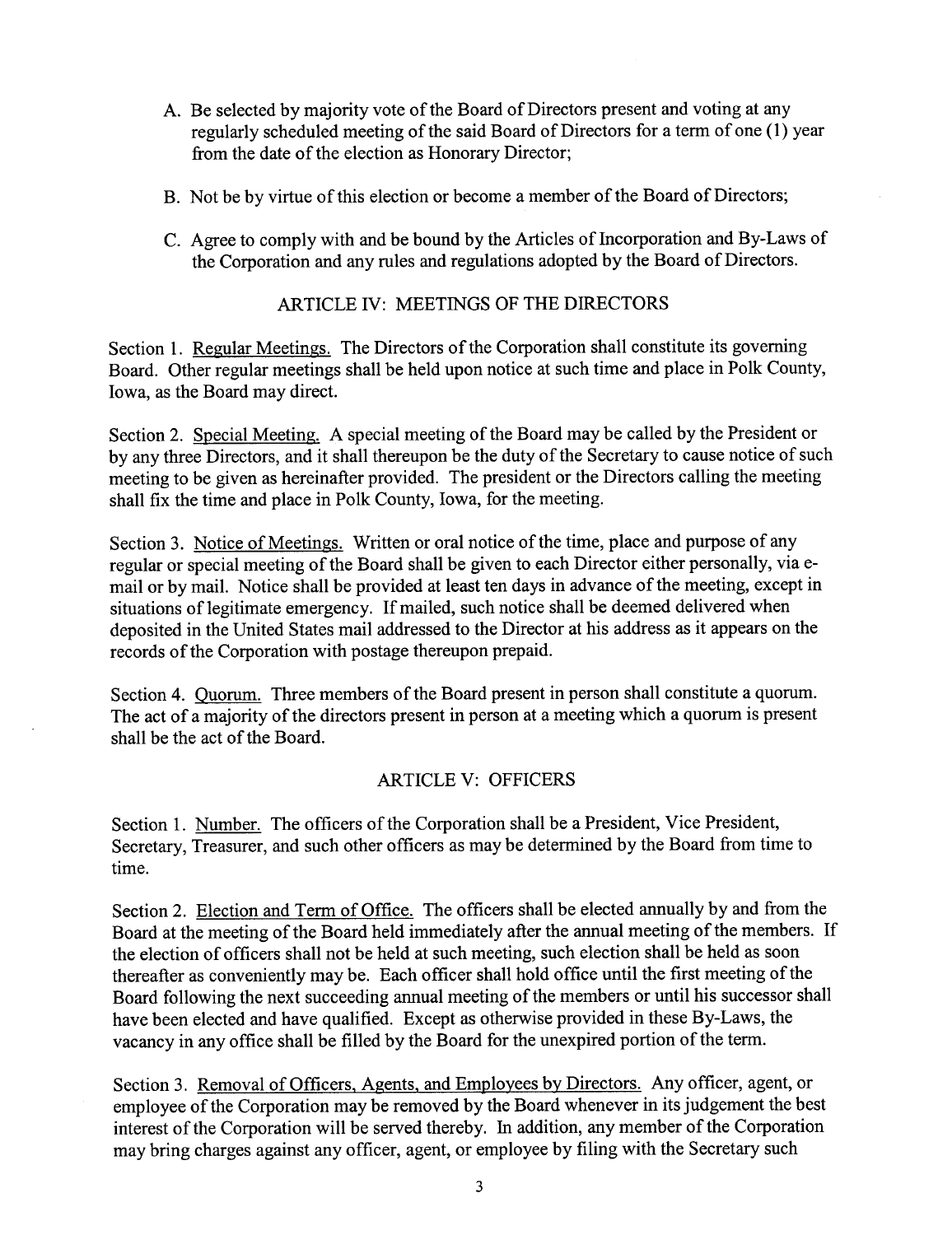charges in writing together with a petition signed by ten percent of the members or two hundred (200) members, whichever is the lesser. The person against whom such charges shall have been brought shall be informed in writing of the charges at least ten (10) days prior to the Board meeting at which the charges are be considered and shall have an opportunity at the meeting to be heard in person or by counsel and to present evidence in respect of the charges. The person or persons bringing the charges shall have the same opportunity. In the event the Board does not remove such officer, agent, or employee the question of removal shall be considered and voted upon at the next anual meeting of the members.

Section 4. President. The President shall

- A. Be the principal executive officer of the Corporation, and unless otherwise determined by the members of the Board, shall preside at all meetings of the members and the Board; and
- B. In general perform all duties incident to the office of President and such other duties as may be prescribed by the Board from time to time.
- Section 5. Vice President. In the absence of the President, or in the vent of his/her inability or refusal to act, the Vice President shall perform the duties of the President and, when so acting, shall have all the powers of and be subject to all the restrictions upon the President. The Vice President shall also perform such other duties as from time to time may be assigned to him by the President or by the Board.
- Section 6. Secretary. The Secretary shall
	- A. Keep the minutes of the meetings of the members and of the Board;
	- B. See that all notices are duly given in acceptance with these By-Laws or as required by law;
	- C. Have a general charge of the corporate records;
	- D. Keep a register of the names and post office addresses of all members;
	- E. Have a general charge of the books of the Corporation;
	- F. Keep on file at all times a complete copy of the Aricles of Incorporation and By-Laws of the Corporation containing all amendments thereof, which copy shall always be open to the inspection of any member; and
	- G. In general perform all duties incident to the office of Secretary and such other duties as from time to time may be assigned by the President or by the Board.
- Section 7. Treasurer. The Treasurer shall
	- A. Have charge and custody of and be responsible for all funds and securities of the Corporation;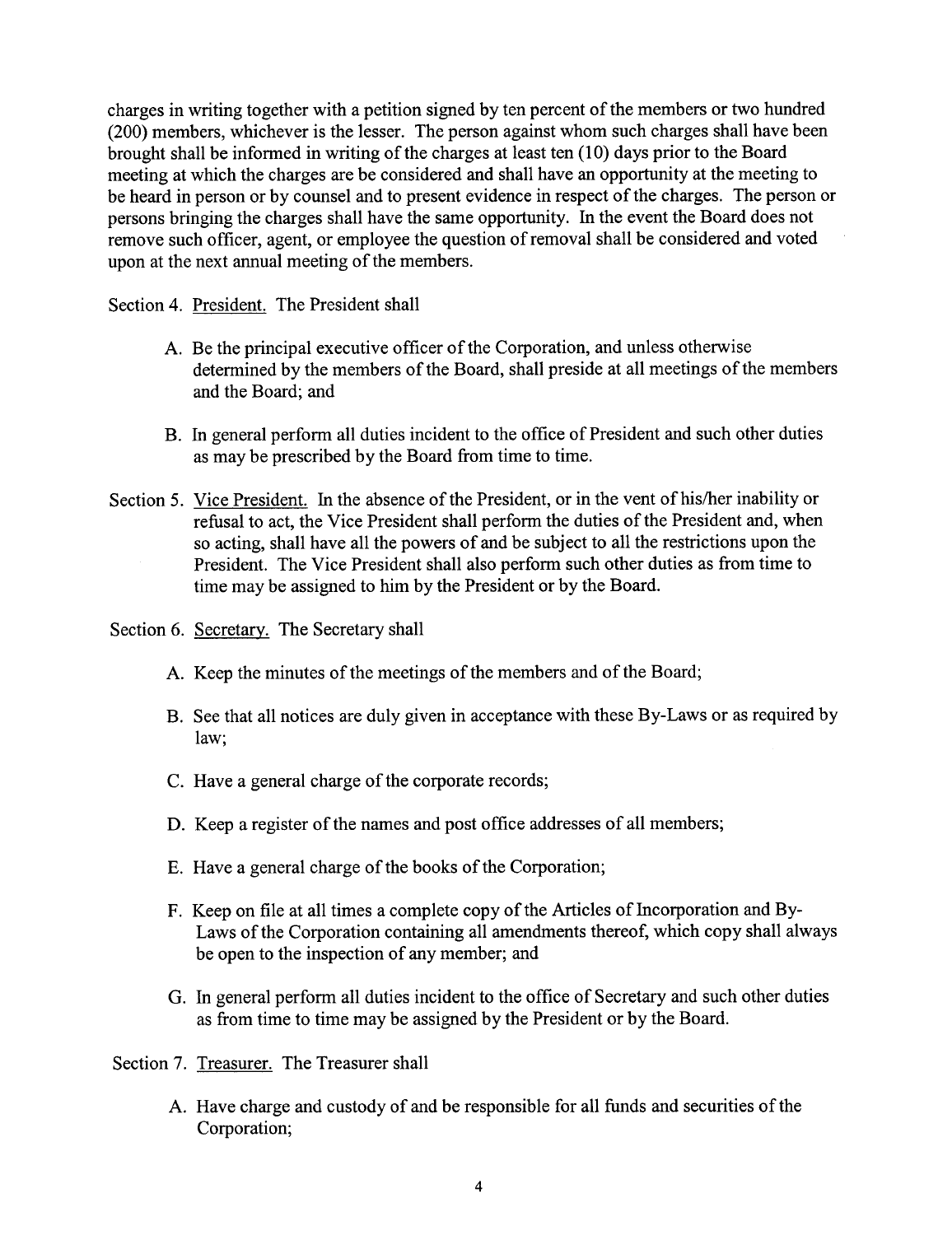- B. Be responsible for the receipt of and the issuance of receipts for all money due and payable to the Corporation and for the deposit of all such monies in the name of the Corporation in such financial institutions as shall be selected in accordance with the provision of these By-Laws; and
- C. In general perform all duties incident to the office of Treasurer and such other duties as may from time to time be assigned by the President or the Board.

Section 8. Executive Director. The Board may appoint an Executive Director who may be, but who shall not be required to be, a member of the Corporation. The Executive Director shall perform duties and shall exercise such authority as the Board may from time to time vest.

Section 9. Bond of Officers. The Board in its discretion may require any officer, agent, or employee of the Corporation to give bond in such amount with such surety as it shall determine.

Section 10. Compensation. The powers, duties and compensation of the officers, agents and employees shall be fixed by the Board, subject to the provisions of these By-Laws with respect to compensation for the Directors.

# ARTICLE VI: COMMITTEES

Section 1. The Executive Committee: The Executive Committee shall be composed of the officers of the Board and the most recent past President of the Board. A quorum of the Executive Committee shall be a majority of its members. The Executive Committee shall have the power to act between meetings of the Board, to make recommendations to the Board, and to carry out such other special responsibilities as may be assigned to it by the Board. Any interim action taken by the Executive Committee must be ratified by the Board at its next meeting. Meetings of the Executive Committee may be called by the Chairperson of the Board or at the request of any other member of the Executive Committee.

Section 2. Committees. Committees not having or exercising authority of the Board of Directors in the management to the Corporation may be designated by the President at any meeting of the Board at which a quorum is present. Any members thereof may be removed by the person or persons authorized to appoint such members whenever in their judgement the best interest of the Corporation shall be served by such removaL.

A. Term of Office. Each member of a committee shall continue as such until the next annual meeting of the members of the Corporation until his successor is appointed, unless the committee shall be sooner terminated, or unless such member shall cease to qualify as a member thereof.

B. Chair. One (1) member of each committee shall be appointed Chair by the President.

C. Vacancies. Vacancy in the membership of any committee may be filled by appointments made in the same maner as provided in the case of original appointments.

D. Quorum. A majority of the whole committee shall constitute a quorum. The act of the majority of the members present at a meeting at which a quorum is present shall be the act of the committee.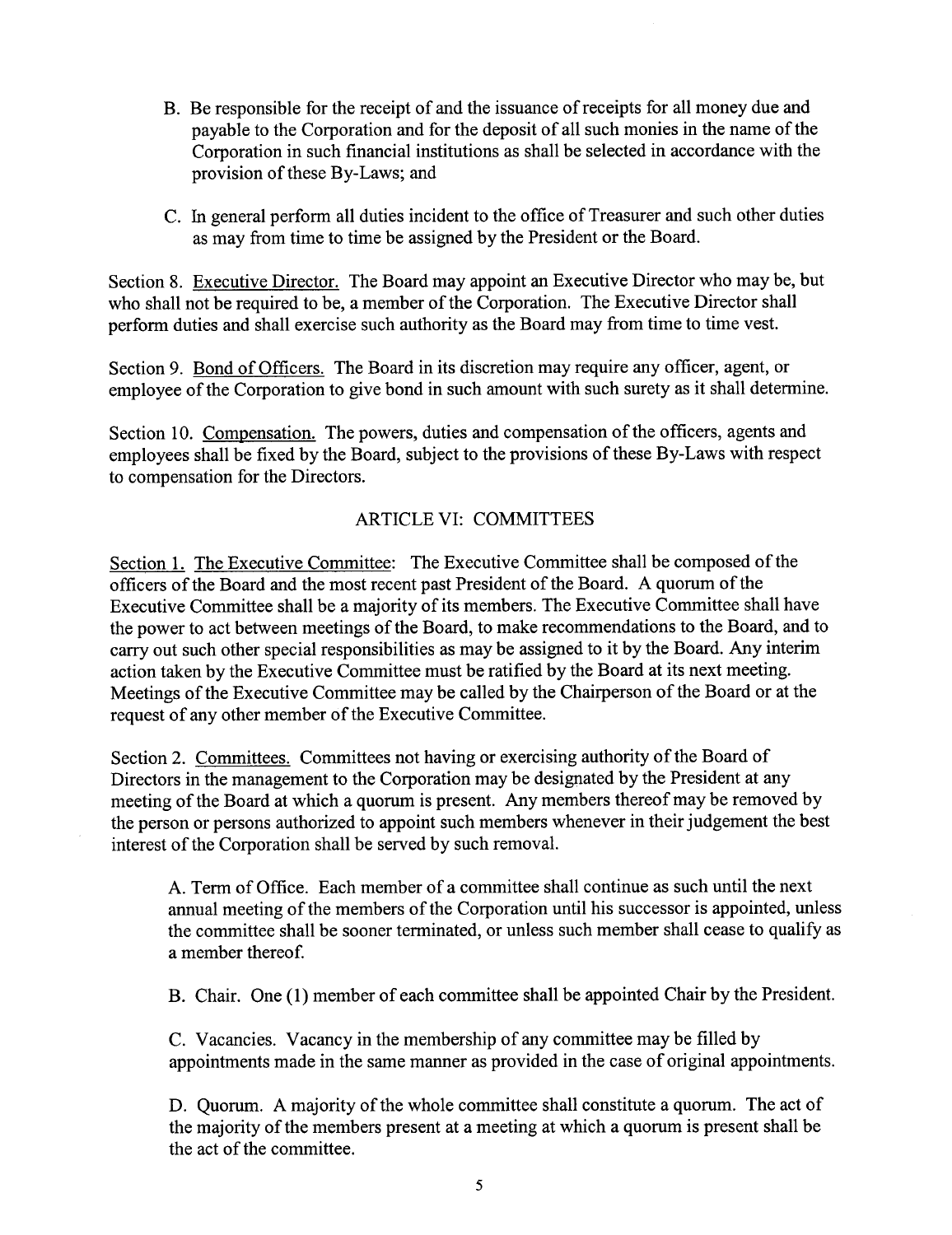E. Rules. Each committee may adopt rules for its own government not inconsistent with these By-Laws or with rules adopted by the Board of Directors.

### ARTICLE VII: SEAL

There shall be no corporate seal of the Corporation.

### ARTICLE VIII: FINANCIAL TRANSACTIONS

Section 1. Contracts. Except as otherwise provided in these By-Laws, the Board may authorize any officer or officers, agent or agents, employee or employees to enter into any contract or execute and deliver any instrument in the name and on behalf of the Corporation, and such authority may be general or confined to specific instances.

Section 2. Checks, Drafts, etc. All checks, drafts, or other orders for the payment of money, and all notes, bonds, or other evidences of indebtedness issued in the name of the Corporation shall be signed by such officer or officers, agents, or employees of the Corporation and in such manner as shall from time to time be determined by the Board.

Section 3. Deposits. All funds of the Corporation shall be deposited from time to time to the credit of the Corporation in such financial institutions as the Board may select.

Section 4. Fiscal Year. The fiscal year of the Corporation shall begin on the first day of July of each year and shall end on the  $30<sup>th</sup>$  day of June of the following year.

# ARTICLE IX: MISCELLANEOUS

Section 1. Waiver of Notice. Any Director may waive in writing any notice of a meeting required to be given by these By-Laws. The attendance of a member or Director at any meeting shall constitute a waiver of notice of such meeting by such member or Director, except in case of a member or Director who attends a meeting for the express purpose of objecting to the transaction of any business on the grounds that the meeting has not been lawfully called or convened.

Section 2. Rules and Regulations. The Board shall have power to make and adopt such rules and regulations, not inconsistent with law, the Aricles of Incorporation or these By-Laws, as it may deem advisable for the management of the business and affairs of the Corporation.

Section 3. Accounting System and Reports. The Board shall cause to be established and maintained a complete accounting system. The Board shall also, after the close of each fiscal year, cause to be made a complete audit of the accounts, books, and financial condition of the Corporation as of the end of such fiscal year. Such audit reports shall be submitted to the members at the next following annual meeting.

# ARTICLE X: AMENDMENTS

These By-Laws may be altered, amended or repealed and new By-Laws may be adopted by a majority of the voting Directors present in person at any annual meeting of the Directors or at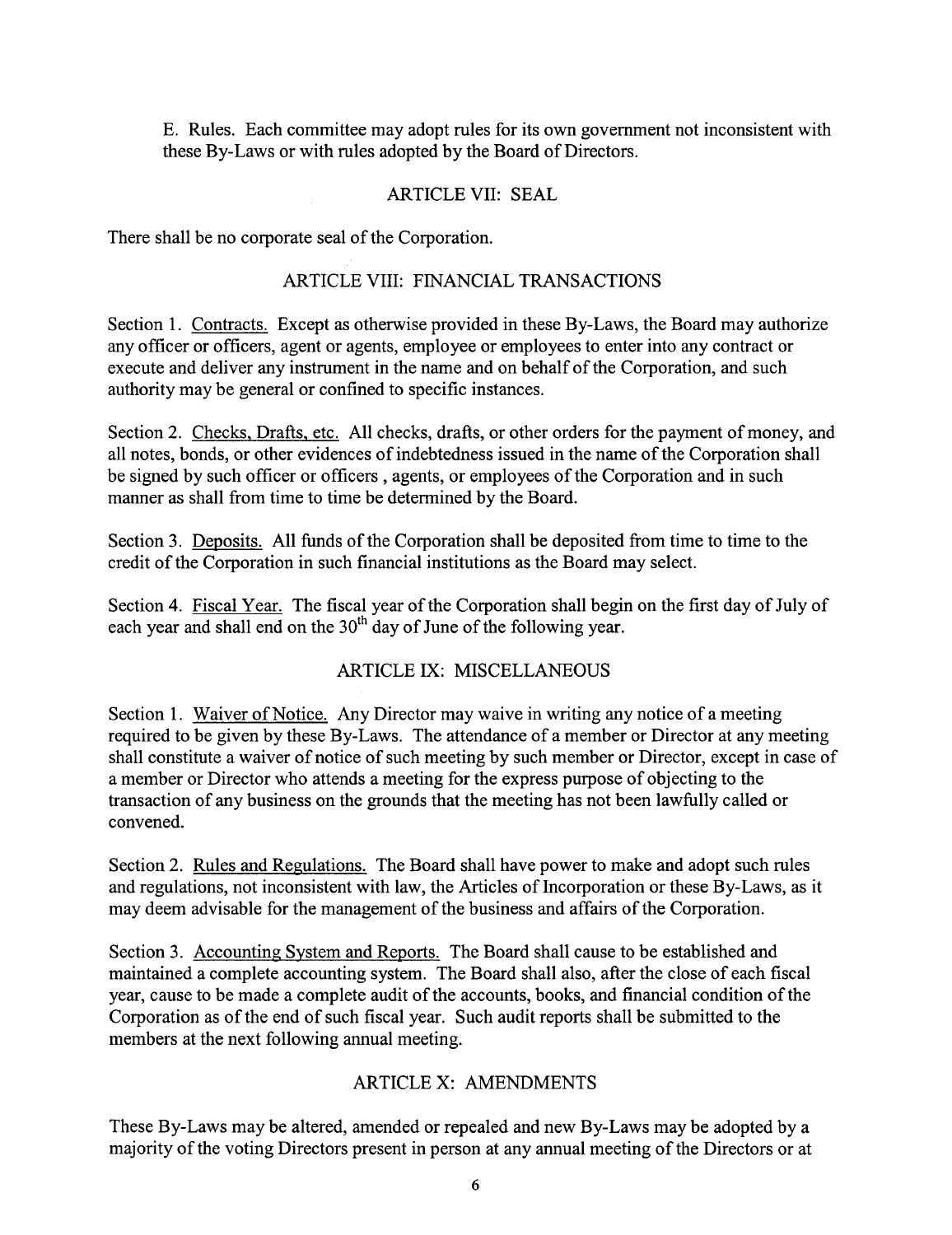any special meeting of Directors if at least ten (10) days wrtten notice is given of the intention to alter, amend or repeal or to adopt new By-Laws at such meeting.

 $\sim$   $\sim$ 

 $\mathcal{L}_{\rm{max}}$ 

 $\hat{\mathcal{A}}$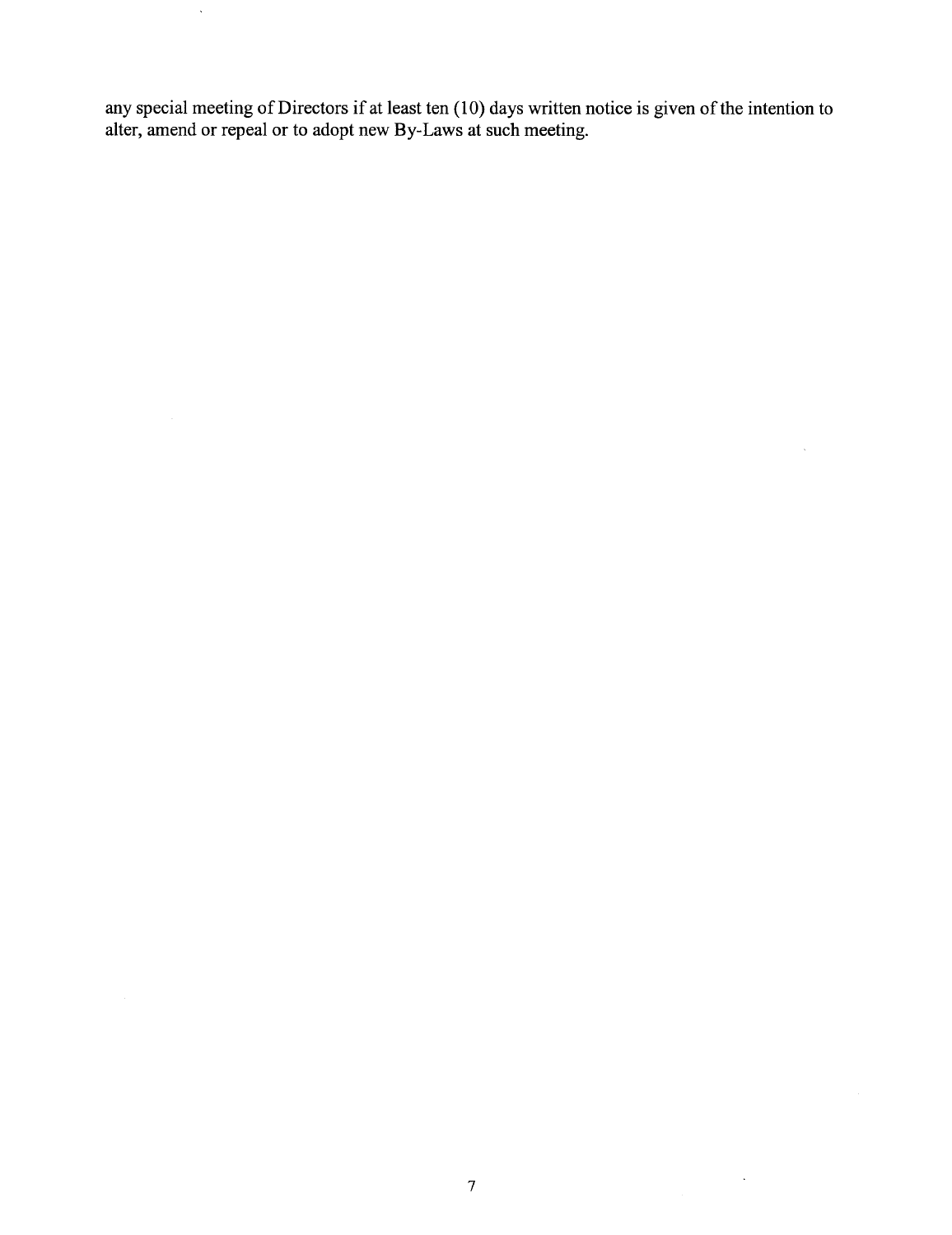### HOME, Inc. Program Activities Adopted by Board of Directors on November 18, 2009

The purpose of Home Opportunities Made Easy, Inc. is to foster affordable housing and the access to it by developing, implementing, facilitating and coordinating programs throughout the State of Iowa and advocating on behalf of housing consumers and providers. The Corporation may undertake the following activities:

a) Provide counseling, education, research and advocacy to assist people in obtaining and retaining affordable housing in the State of Iowa;

Allows HOME, Inc. to continue to provide the existing services through the Community Housing Services Program which include landlord/tenant rental housing counseling, homeless prevention counseling, public education and outreach on housing, pre-purchase and post-purchase homeownership counseling, mortgage default counseling, and affordable housing advocacy.

b) Provide services to develop and maintain affordable housing for low-income households in Polk, Dallas and Waren Counties in Iowa.

Allows HOME, Inc. to continue the existing Property Program services which are targeted to households below 80% of median income. The Property Program is income driven.

The existing development activities include acquisition, rehabilitation and construction of housing for homeownership through turn key, lease/purchase, and contract sales. Currently these activities take place only in Polk County. This would allow expansion to Dallas and Warren counties.

General contracting services may be provided for a fee to local governments or non-profit entities in the development or maintenance of housing for low income people. Currently general contracting is provided through Metro Home Improvement program which serves 11 suburban communities in Polk County and several cities in Dallas County. This would allow us to expand the services to Warren county.

c) Undertake housing development activities to aid in the revitalization and redevelopment of federally designated low income neighborhoods in Des Moines, Iowa.

This is the new CHDO program. It concentrates on property development activities which are location driven -- low income target neighborhoods in Des Moines.

As a CHDO, HOME, Inc. would receive an allocation from the City of Des Moines. A contract would be negotiated that outlines the activities to be undertaken with the allocation. The allocation is Home Funding from the federal government which is income targeted (below 80% of median income). HOME, Inc. currently uses Home Funding in our Property Program. Though an allocation, HOME, Inc. would have more flexibility in the